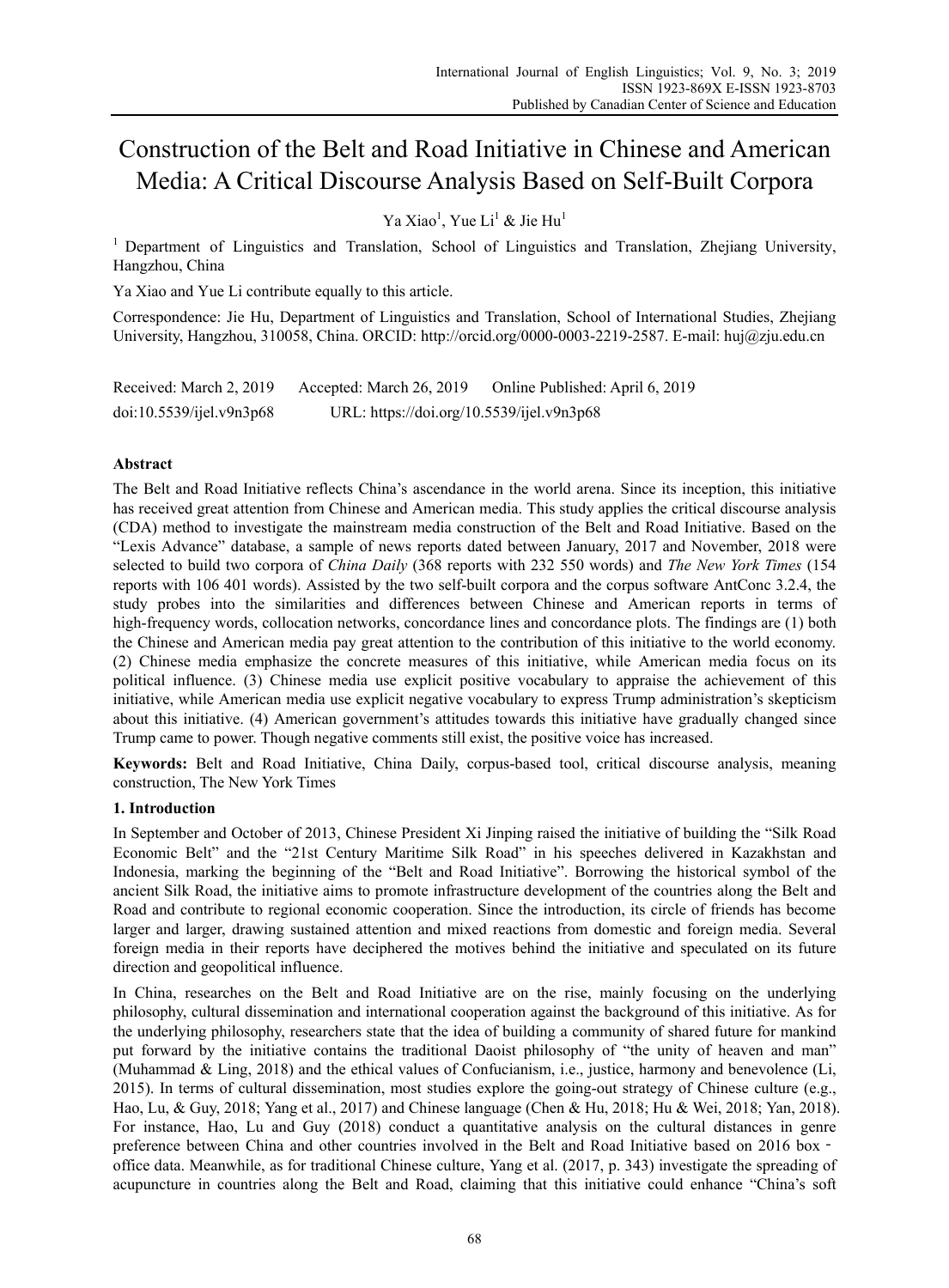strength" and further create a "fine cultural environment for the economic prosperity". Concerning the Chinese language, Hu and Wei (2018, p. 2) stress the desirability of creativity in language teaching against the background of the Belt and Road Initiative since it is an "elusive concept that lies at the center of education". Also, Yan (2018, p. 496) sheds light on the spreading of Chinese as a second language, and the maintenance of Chinese minorities under the "ecology-of-language paradigm", which reflects an inclusive notion of "coexistence of variety, harmony in diversity" in this initiative. In addition, researchers attempt to probe into the international cooperation in the areas of foreign direct investment (Du & Zhang, 2018), manufacturing industries (Hou, Chen, & Xiao, 2018), energy efficiency and saving (Han et al., 2018; Zhang, Jin, & Shen, 2018), space exploration (Li, 2015) and other issues related to the "Belt and Road Initiative" through field interviews and questionnaires.

Foreign researchers also conduct studies of the "Belt and Road Initiative", mostly in the field of geopolitics. This initiative is considered as China's ongoing geopolitical strategy that links Eurasia to promote East-West economic cooperation through trade and energy projects in Central Asia. Its possibility of merging with Russia's geopolitical strategy will have an impact on the economic situation in the European Union (Blanchard & Flint, 2017; Zhao, 2016). The Belt and Road Initiative and Asian Infrastructure Investment Bank take advantage of China's strengths in infrastructure development, financial clout and manufacturing, both of which bring capital injections to countries along the Belt and Road and provide channels for Chinese companies to invest abroad. Ties between China and other Asian countries are thus strengthened, making China a geopolitical and economic hub for the Asian region (Hong, 2016; Summers, 2016).

Previous studies mentioned above show that in recent years, the Belt and Road Initiative has attracted scholars' growing attention and valuable contributions have been made, which provide theoretical support for this study. However, predecessors' studies are mostly empirical, focusing on the economic, political and cultural influence of the Belt and Road Initiative. This initiative is rarely analyzed from the perspective of critical discourse analysis, leaving plenty of room for comparative studies based on the corpus.

Thus, to supplement the existing researches, this study builds a corpus of Chinese and American media reports of the Belt and Road Initiative and conducts a qualitative and quantitative analysis of the data to find out the differences in discourse construction, and attitudinal changes between China and America, and to explore the underlying political intentions. In particular, this study aims to answer these two questions (1) What are the similarities and differences between Chinese and American corpora in terms of high-frequency words, collocation networks, concordance lines and concordance plots? (2) What are the underlying reasons for the similarities and differences from the perspective of the social-cultural context? The findings are expected to provide constructive suggestions for the external dissemination of this initiative and enhance China's international voice.

#### **2. Method and Materials**

In the late 1980s, Fairclough (1995) proposed the theory of critical discourse analysis (CDA in short thereafter), which studies the language interaction in a real social environment. Discourse is a kind of social phenomenon that is restricted by social conditions. As discourse hides opaque power relations in modern society, the CDA aims to make these relationships more apparent (Northey & Mckibbin, 1999). Focusing on the power and ideology projected by discourse objects and communicative patterns, the CDA tries to explain the relationship between discourse and social structure (Fairclough, 1992; Wei, Yang, Chen, & Hu, 2018).

However, the traditional CDA is always used to analyze the limited materials qualitatively. Its weak interpretation ability is criticized for the subjective selection of corpus and the lack of data-supported analysis results. Baker et al. (2008) first combined the CDA with the data-based approach and then continuously perfected the research framework of CDA on the basis of the corpus. The combination of quantitative and qualitative analyses can greatly avoid the subjective intervention of researchers in the corpus. Thus, more authoritative and objective analysis results are provided, which is of milestone significance.

By limiting five key terms in the "Lexis Advance" database, namely, "Belt and Road Initiative", "One Belt One Road", "maritime silk road", "new silk road" and "silk road economic belt", this study respectively extracted news highly relevant to the Belt and Road Initiative from *China Daily* and *The New York Times*, all of which are reported from the January 20th, 2017 when the Trump administration came to power to the November 1st, 2018 when the data analysis began. The "Lexis Advance" database contains many world-renowned journals and magazines, providing a wide range of information in full text and are updated instantly. *China Daily* and *The New York Times* included in the database are the mainstream media in China and America, which to a certain extent, ensures the integrity, authority and authenticity of this study. In the two self-built corpora, the number of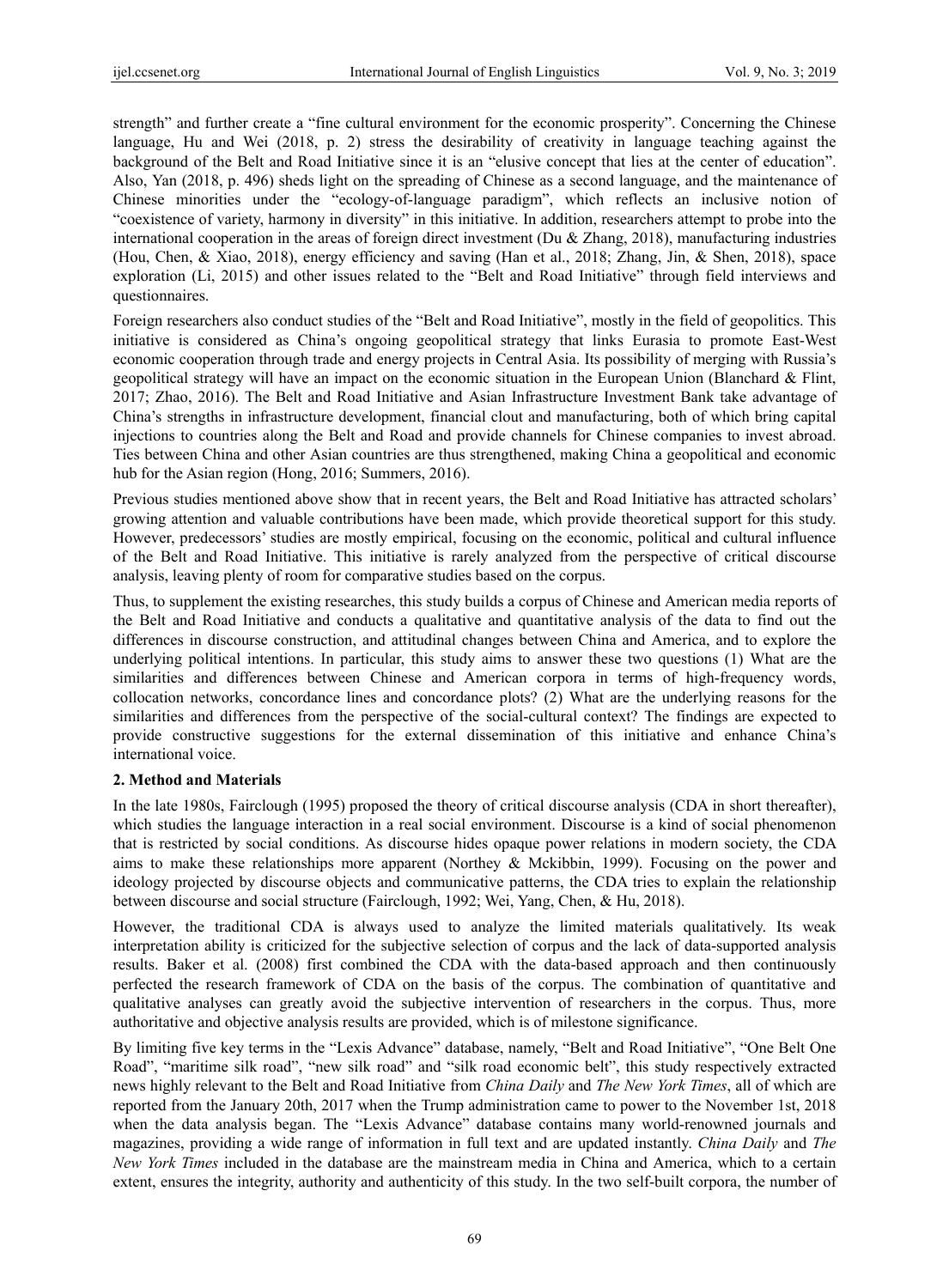Chinese reports reached 368 with a total of 232 550 words while the number of American reports was 154, with 106 401 words in total. AntConc 3.2.4 and the CDA were employed in this study to conduct a comparative analysis of the data in Chinese and American corpora in terms of high-frequency words, collocation networks, concordance lines and concordance plots.

#### **3. Data Analysis and Results**

#### *3.1 High-Frequency Word Analysis*

Word frequency statistics is a basic means used in corpus researches. To examine the semantic representation of discourse, high-frequency words were first analyzed in Chinese and American data respectively. Despite the high frequency of function words, they have no practical meaning as they only express grammatical meanings and serve to link different parts together. Since this study focuses on semantic research, "stop list" function in AntConc 3.2.4 was used to exclude function words and only the top 25 notional high-frequency words were discussed in detail, as shown in Table 1.

|  |  | Table 1. Top 25 notional high-frequency words in Chinese and American corpora |  |  |  |
|--|--|-------------------------------------------------------------------------------|--|--|--|
|  |  |                                                                               |  |  |  |

| China Daily  |       | The New York Times |       |               |
|--------------|-------|--------------------|-------|---------------|
| Rank         | Freq. | Word               | Freq. | Word          |
| $\mathbf{1}$ | 3172  | China              | 1564  | China         |
| 2            | 1858  | Road               | 810   | Chinese       |
| 3            | 1371  | Belt               | 371   | Xi            |
| 4            | 1146  | countries          | 355   | United        |
| 5            | 1109  | Chinese            | 347   | Trump         |
| 6            | 956   | development        | 316   | <b>States</b> |
| 7            | 881   | cooperation        | 299   | Beijing       |
| 8            | 789   | Initiative         | 219   | new           |
| 9            | 769   | trade              | 213   | world         |
| 10           | 696   | new                | 198   | American      |
| 11           | 686   | Silk               | 198   | countries     |
| 12           | 648   | world              | 195   | government    |
| 13           | 630   | economic           | 188   | economic      |
| 14           | 621   | people             | 187   | power         |
| 15           | 570   | international      | 185   | trade         |
| 16           | 537   | Xi                 | 171   | Road          |
| 17           | 515   | global             | 155   | Korea         |
| 18           | 396   | Asia               | 153   | Belt          |
| 19           | 369   | infrastructure     | 147   | global        |
| 20           | 352   | investment         | 143   | companies     |
| 21           | 329   | growth             | 128   | projects      |
| 22           | 314   | companies          | 126   | Asia          |
| 23           | 311   | Europe             | 120   | India         |
| 24           | 304   | President          | 120   | Pakistan      |
| 25           | 298   | projects           | 117   | Europe        |

Table 1 shows that the top 25 notional high-frequency words in Chinese and American corpora largely reflect the main contents of news reports on the Belt and Road Initiative in these two countries. *China Daily* and *The New York Times* share 14 high-frequency words, namely, "China", "Road", "Belt", "countries", "Chinese", "Initiative", "trade", "new", "world", "economic", "Xi", "global", "Asia", "Europe" and "projects". Words like "development", "cooperation", "initiative", "Silk", "People", "international", "infrastructure", "investment", "growth", "companies" and "President" were unique to the Chinese data while words including "United", "Trump", "States", "Beijing", "American", "government", "power", "Korea", "Companies", "India" and "Pakistan" only appeared in the American reports. It reflects that Chinese and American media differ in their focuses when reporting this initiative. The high-frequency words that appeared merely in *China Daily* were mostly related to the economic development and the infrastructure construction, which might be due to the fact that Chinese media emphasized the specific measures and the promising future of the Belt and Road Initiative. On the other hand, the words of high frequency in *The New York Times* were closely associated with the international relationships, the possible explanation of which could be that the American media underlined the possible changes this initiative might bring to the global political pattern.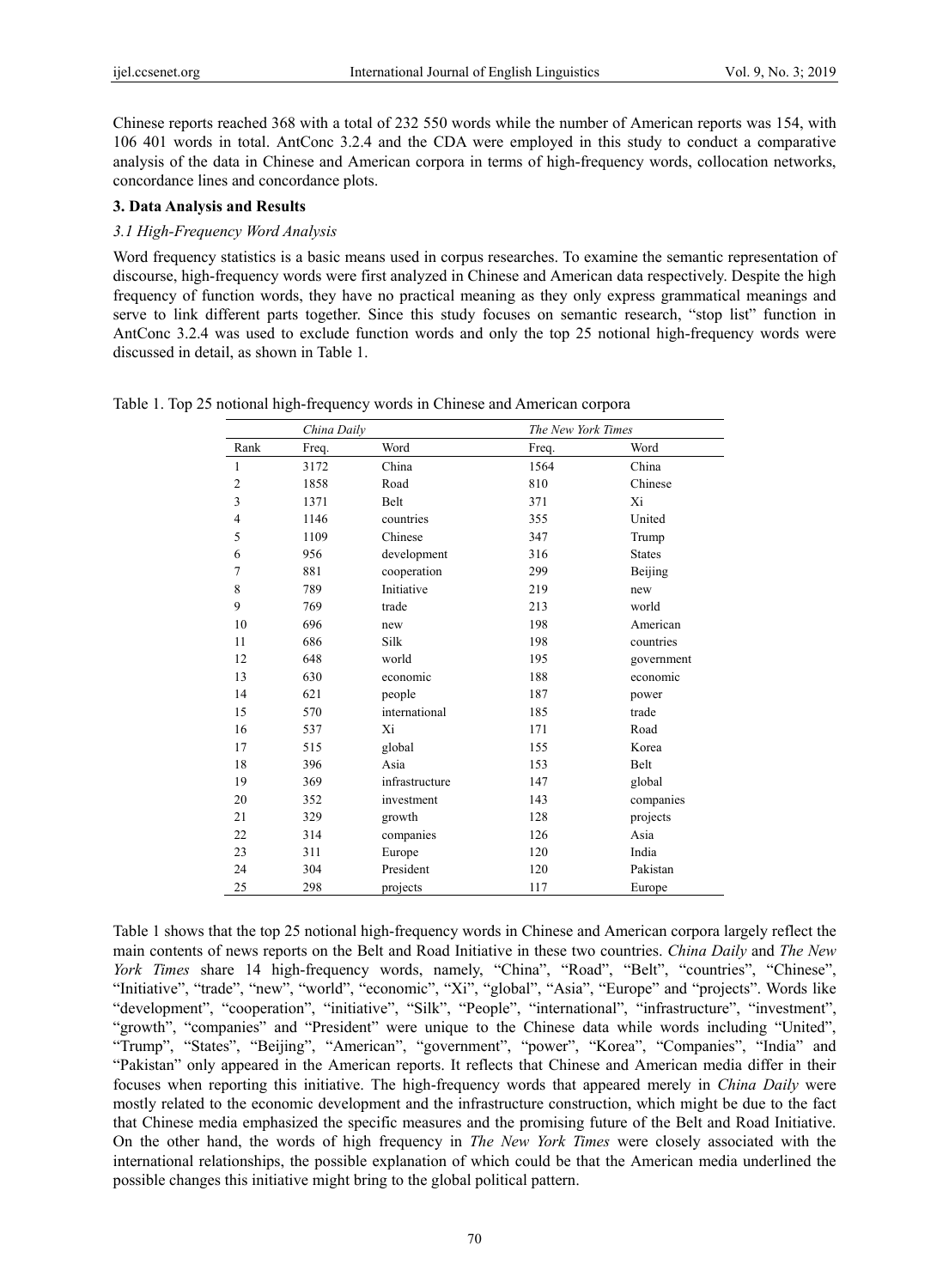# 3.2 Collocation Network Analysis

To further analyze the main content of the initiative and find out the differences between Chinese and American reports, collocation networks of high-frequency words were constructed with the help of the "cluster" function in AntConc 3.2.4, in which "China" was used as the central node word and ten words most frequently collocated with "China" were seen as the first-level nodes. The following two collocation networks more intuitively showed the connection between high-frequency words, which made it easier to explore two countries' distinctive attitudes towards the Belt and Road Initiative.

From the collocation network of high-frequency words in the Chinese corpus, it could be found that the first-level nodes were "South", "railway", "US", "Pakistan", "new", "ASEAN", "western", "sea", "east" and "Europe" and each first-level node was connected to multiple second-level nodes (see Figure 1).



Figure 1. Collocation network of high-frequency words in the Chinese corpus

Note. ASEAN refers to the Association of Southeast Asian Nations.

The collocation network of high-frequency words in the American corpus showed that "rising", "Pakistan" "sea", "central", "Europe", "South", "relations", "counter", "market", and "control" were ten first-level nodes, each of which was collocated with several second-level nodes (see Figure 2).



Figure 2. Collocation network of high-frequency words in the American corpus

## 3.3 Concordance Line Analysis

To reveal the attitudes of Chinese and American media towards the initiative thoroughly, the concordance line analysis was conducted. The co-text of the key term "Belt and Road Initiative" could be seen in Table 2.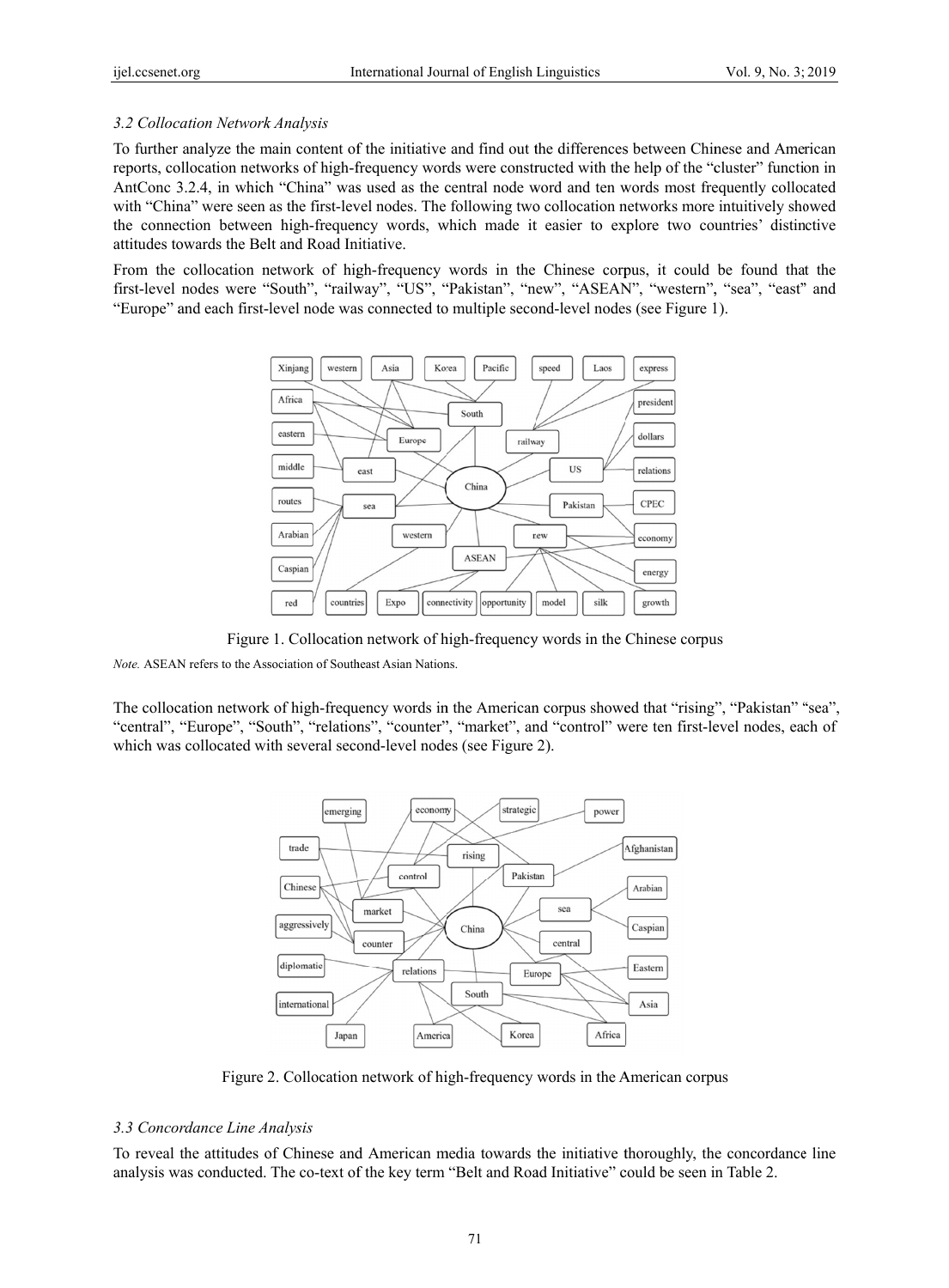|              | China Daily                                      |                                    |                                                                                |
|--------------|--------------------------------------------------|------------------------------------|--------------------------------------------------------------------------------|
| $\mathbf{1}$ | Different from the Marshall Plan to rebuild      | Belt and Road Initiative           | is <b>inclusive</b> and <b>invites all</b> countries to                        |
|              | war-torn European States                         |                                    | participate.                                                                   |
| 2            | Xi made his <b>ambitions</b> for the             | Belt and Road Initiative           | clear at the World Economic Forum in Davos,                                    |
|              |                                                  |                                    | Switzerland, in January, when he defended                                      |
|              |                                                  |                                    | globalization and called for countries to                                      |
|              |                                                  |                                    | work together to tackle uncertainties.                                         |
| 3            | However, the most ambitious and                  | Belt and Road Initiative           |                                                                                |
|              | promising institutional initiative in this       |                                    |                                                                                |
|              | context is by far the                            |                                    |                                                                                |
| 4            | Small wonder that the China-proposed             | Belt and Road Initiative           | a massive economic and trade project for                                       |
|              |                                                  |                                    | common development and prosperity in                                           |
|              |                                                  |                                    | countries along its routes in Europe, Africa                                   |
|              |                                                  |                                    | and Asia                                                                       |
| 5            | Japan was willing to participate in the          | Belt and Road Initiative           | that is aimed at <b>improving connectivity</b>                                 |
|              | China-proposed                                   |                                    | between Asia and the Middle East, Europe                                       |
|              |                                                  |                                    | and Africa.                                                                    |
| 6            | The China-proposed                               | Belt and Road Initiative           | is a key program to increase connectivity                                      |
|              |                                                  |                                    | within the region                                                              |
| 7            | we will open up wider and at higher levels by    | Belt and Road Initiative           | to pursue win-win and all-win results with                                     |
|              | building around the                              |                                    | the world.                                                                     |
| 8            | Huawei's efforts to boost sustainable            | Belt and Road Initiative           | which pursues global cooperation by                                            |
|              | development in Africa finds its roots in         |                                    | building or improving infrastructure.                                          |
|              | The New York Times                               |                                    |                                                                                |
| $\mathbf{1}$ | The                                              | "One Belt, One Road"               | would dwarf the United States' post-World                                      |
|              |                                                  | initiative                         | War II Marshall Plan                                                           |
| 2            | China marches on with its unabashedly            | "One Belt, One Road"               |                                                                                |
|              | ambitious global-expansion program known         | initiative                         |                                                                                |
|              | as                                               |                                    |                                                                                |
| 3            | As part of Beijing's ambitious                   | "One Belt, One Road"               | it is designed to expand Chinese global                                        |
|              |                                                  | initiative                         | influence.                                                                     |
| 4            | China's                                          | "One Belt, One Road"<br>initiative | an economic expansion plan, is overly<br>ambitious because it is aspirational. |
| 5            | The                                              | "One Belt, One Road"               | led by China, would expand the country's                                       |
|              |                                                  | initiative                         | influence.                                                                     |
| 6            | Xi will struggle to <b>persuade</b> skeptical    | "One Belt, One Road"               | is not a smokescreen for strategic control.                                    |
|              | countries that the                               | initiative                         |                                                                                |
| 7            | China has also begun pulling small countries     | "One Belt, One Road"               | /                                                                              |
|              | on its periphery into its orbit through a lavish | initiative                         |                                                                                |
|              | infrastructure plan called the                   |                                    |                                                                                |
| 8            | Through the                                      | "One Belt, One Road"               | China is ready to extend its dominance over                                    |
|              |                                                  | initiative                         | the North's small and decrepit economy,                                        |
|              |                                                  |                                    | where signs of an emerging market economy                                      |
|              |                                                  |                                    | are also strengthening China's hand.                                           |

# Table 2. Concordance lines of the Belt and Road Initiative in Chinese and American corpora

*Note.* Words that deserve particular-attention in the concordance lines were shown in boldface because these words intuitively reflected different attitudes of the American and Chinese media in the coverage. Detailed interpretations of the political intentions embodied in these attitudinal attitudes were illustrated in 4.3 below.

#### *3.4 Concordance Plot Analysis*

As the world's largest economy, America plays a pivotal role on the world stage. How the United States views China's Belt and Road Initiative will inevitably affect the corresponding decisions of other countries. Therefore, tracking the changes in America's perceptions of and attitudes towards the Belt and Road Initiative is of particular-significance in terms of academia and practices.

In this regard, this study sorted the corpus by time and used the "concordance plot" function to draw the distribution of attitudinal words to visualize their trends and further interpret the change of the American media's attitudes (see Table 3).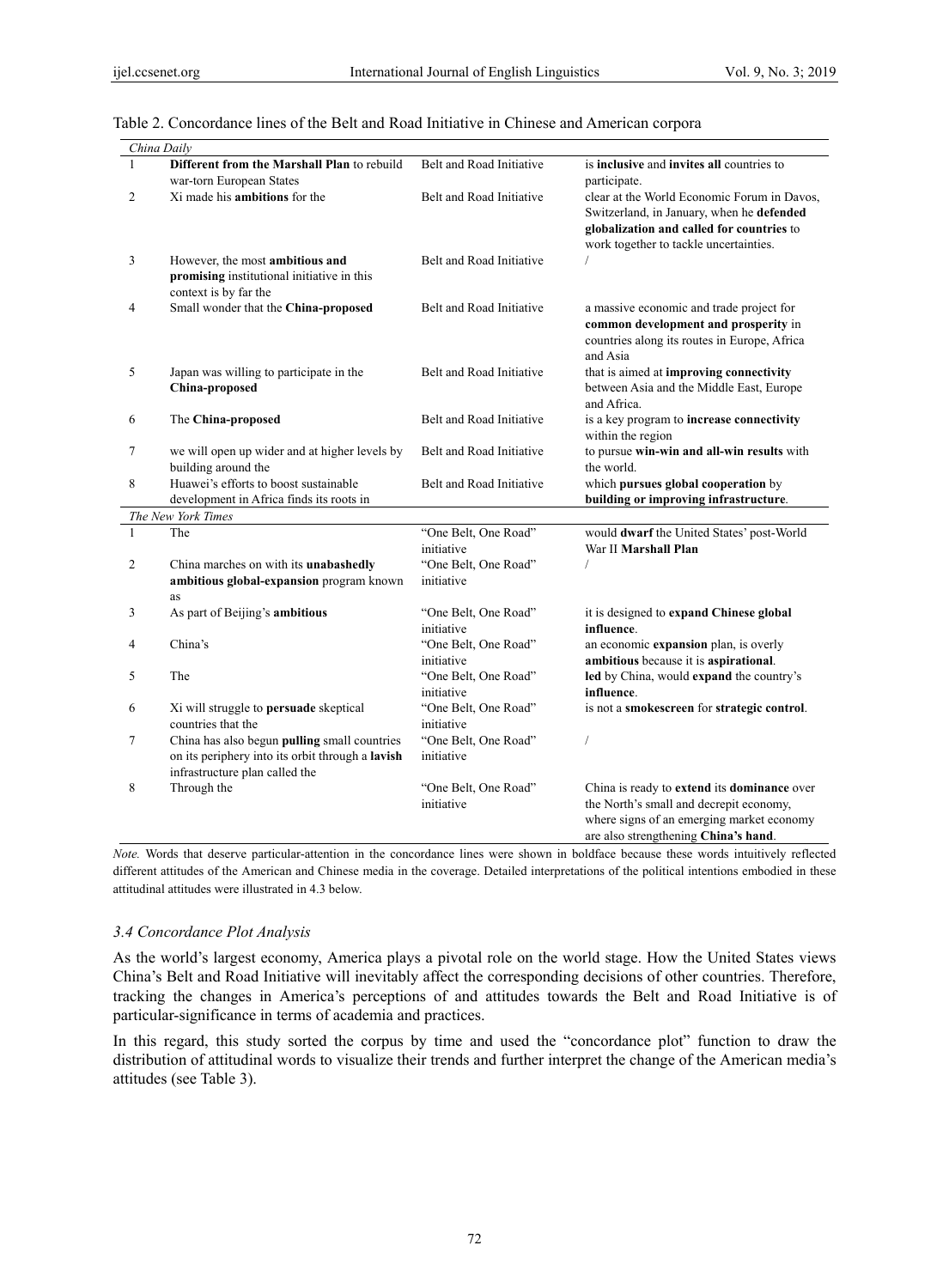| The New York Times |             |                   |  |
|--------------------|-------------|-------------------|--|
| Number             | Word        | Concordance Plots |  |
| $\mathbf{1}$       | power       |                   |  |
| 2                  | control     |                   |  |
| $\mathfrak{Z}$     | cooperation |                   |  |
| $\overline{4}$     | open        |                   |  |

#### Table 3. List of the concordance plots of words related to American media's attitudes.

# 4. Discussion

# 4.1 High-Frequency Words

The 15-overlapping high-frequency words (China, road, belt, countries, Chinese, Initiative, trade, new, world, economic, Xi, global, Asia, Europe, projects) reflect the consensus of the two countries on the initiative. Specifically, both Chinese and American media emphasize the significant role that China has played in this initiative because "China" ranks the first in the relevant reports of both China Daily and The New York Times. In the meanwhile, the name of President Xi Jinping has also been mentioned many times since he is the leading figure in proposing and implementing this initiative. As for the distinguishable characteristics of the Belt and Road Initiative, the innovation of this initiative is agreed upon, which can be seen from the high frequency of "new". Additionally, "economic" and "trade" reflect that the Belt and Road Initiative has injected vitality into economic development. Meanwhile, "countries", "world" and "global" display the international vision of the initiative. In detail, this initiative covers more than 68 countries, aiming to actively build a new type of relationship among the major powers and promote the construction of a community of common destiny in the context of globalization. As most of the participating countries in Asia-Pacific region are developing countries or economies in transition, this initiative provides an excellent opportunity for accelerating the economic cooperation among these countries and promoting the overall prosperity in the Asia-Pacific region. At the same time, as China's biggest business partners, the economic strength of the Western European economic circle cannot be neglected. Therefore, "Asia" and "Europe" are also high-frequency words reported by the media in both countries

The unique high-frequency words in the Chinese and American corpus respectively reflect on the differences in the focus of reports from the media of the two sides. In particular, the Chinese side emphasizes the basic content of the Belt and Road Initiative and its international strategic significance. As one of the largest projects on "infrastructures" and "investment" in history, this initiative promotes economic, political and cultural "cooperation" among various countries, for the benefit of the "people" of the world. While the American side puts more focus on the political influence of China's Belt and Road Initiative since "government" is a high-frequency word. To be more specific, the Trump government is sensitive to the potential threat this initiative might bring to America. For instance, "India" and "Pakistan" have been mentioned many times in the reports of The New York Times. It is due to that the China-Pakistan Economic Corridor built under the Belt and Road Initiative passes through Kashmir, which has caused India's misunderstanding. The implementation of an initiative will inevitably face various challenges. But the American media concentrate the coverage on the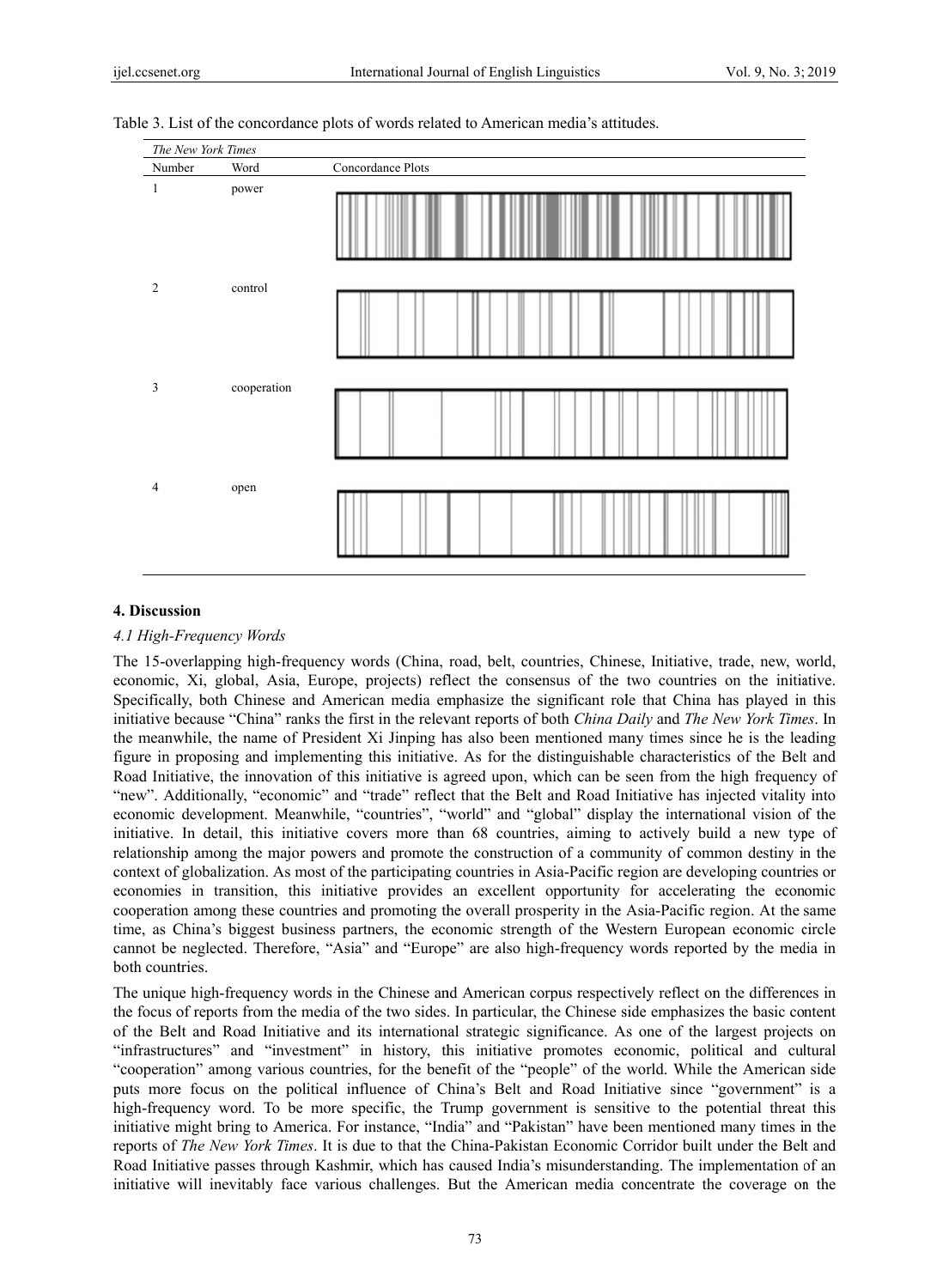controversy in the implementation process to render a tense atmosphere. In addition, "power" shows up as a unique high-frequency word in the reports of the American media, which reflect America's concern about the increasingly powerful China.

## *4.2 Collocation Networks of the High-Frequency Words*

Judging from the Chinese corpus, this initiative has entered the stage of pragmatic cooperation between China and countries along the Belt and Road. As shown, "ASEAN" is the first-level node and "expo" is one of its second nodes. The reason might be that the Belt and Road Initiative gives priority to the Association of Southeast Asian Nations (ASEAN) in its implementation; the 15th ASEAN Expo held in Nanning, Guangxi from September 12th to 15th in 2018 took the theme of "Building the 21st Century Maritime Silk Road, Creating the China-ASEAN Community of Innovation". The successful construction of the China-ASEAN community of common destiny, which experiences the ups and downs, and shares weal or woe, is directly linked to the realization of the overall goal of the Belt and Road Initiative. Meanwhile, the benefits in terms of "connectivity" and "economics" for ASEAN brought by the Belt and Road Initiative have been repeatedly emphasized in relevant reports. As for another first-level node, i.e., "railway", it reflects the fact that China's news reports attach great importance to the infrastructure connectivity of the Belt and Road Initiative. A successful example of the infrastructure construction in this initiative is the China-Laos high-speed rail project, which has greatly improved the speed of local logistics and helped export goods. Therefore, "Laos" is a second-level node connected with the "railway". In terms of international relations, China and Pakistan have established an all-weather strategic partnership. The "China-Pakistan Economic Corridor (CPEC)" in the Belt and Road Initiative has further strengthened China-Pakistan cooperation and provided important opportunities. As the model project of the initiative, it is not surprising that "Pakistan" and the "CPEC" are the focus of *China Daily*. In addition, the influence of the Belt and Road Initiative in the "United States" (US) and "Europe" has also attracted the attention of the Chinese media. On the whole, the Chinese media is full of hope for the new development "model" and "opportunity" brought about by this initiative.

According to the American corpus, the international influence of the Belt and Road Initiative is laid great emphasis in *The New York Times*. The first-level nodes "market", "emerging" and "economy" in Figure 2 illustrate that the American side agrees that this initiative is related to economic cooperation and the emerging markets. However, compared with the economic benefits, the American media pay more attention to the political field, as what has been found from the high-frequency words. America believes that this initiative has a "diplomatic" significance, which will prompt China to establish closer "relations" with countries along the Belt and Road. Particularly, the relationships between China and "Pakistan", between China and "Europe" are at first underlined in the reports of American media. One possible explanation behind the two collocations is the benchmarking influence of the China-Pakistan Economic Corridor and the China-EU railway project. In addition, the first-level nodes "counter", "control" and "rising" are respectively connected with the second-level nodes "aggressively", "strategic" and "power", which reflects the concern of America. America believes that the main purpose of China's Belt and Road Initiative is to gradually enhance the status of China in the international community so as to compete with America through this initiative. The first-level nodes "south" and "sea" in the collocation network further testify the concern of America. To be specific, the Sino-American dispute over the South China Sea has been in existence for a long time. The international community's position on the South China Sea arbitration is not yet clear. The American side is worried that China's Belt and Road Initiative will affect the current situation, causing America to be in a disadvantaged position in this game. On the whole, the attitudes of American media to the Belt and Road Initiative is complex.

The comparison shows that the media of both countries mentioned the relationship between China and America, South Korea, Pakistan and Europe under the Belt and Road Initiative, but the emphasis of the reports is obviously different. The Chinese media pay more attention to the description of specific details, especially in terms of infrastructure construction and economic development. Thus, the coverage is richer. On the other hand, the reports of the American media appear to be general and superficial, emphasizing China's growing national power and rising international status. Therefore, the coverage is relatively simple. This finding is consistent with previous studies (Peter, 2016).

#### *4.3 Concordance Line Index*

At first, the American media compare the Belt and Road Initiative to the "Marshall plan" which aggravated the ideological opposition during the Cold War. The Chinese media clearly refute this statement and point out that there is a fundamental difference between the two; the Belt and Road Initiative is an "inclusive" program that "invites all countries" to participate, which converges with previous findings (Liu, Tian, & Liu, 2018). Also, the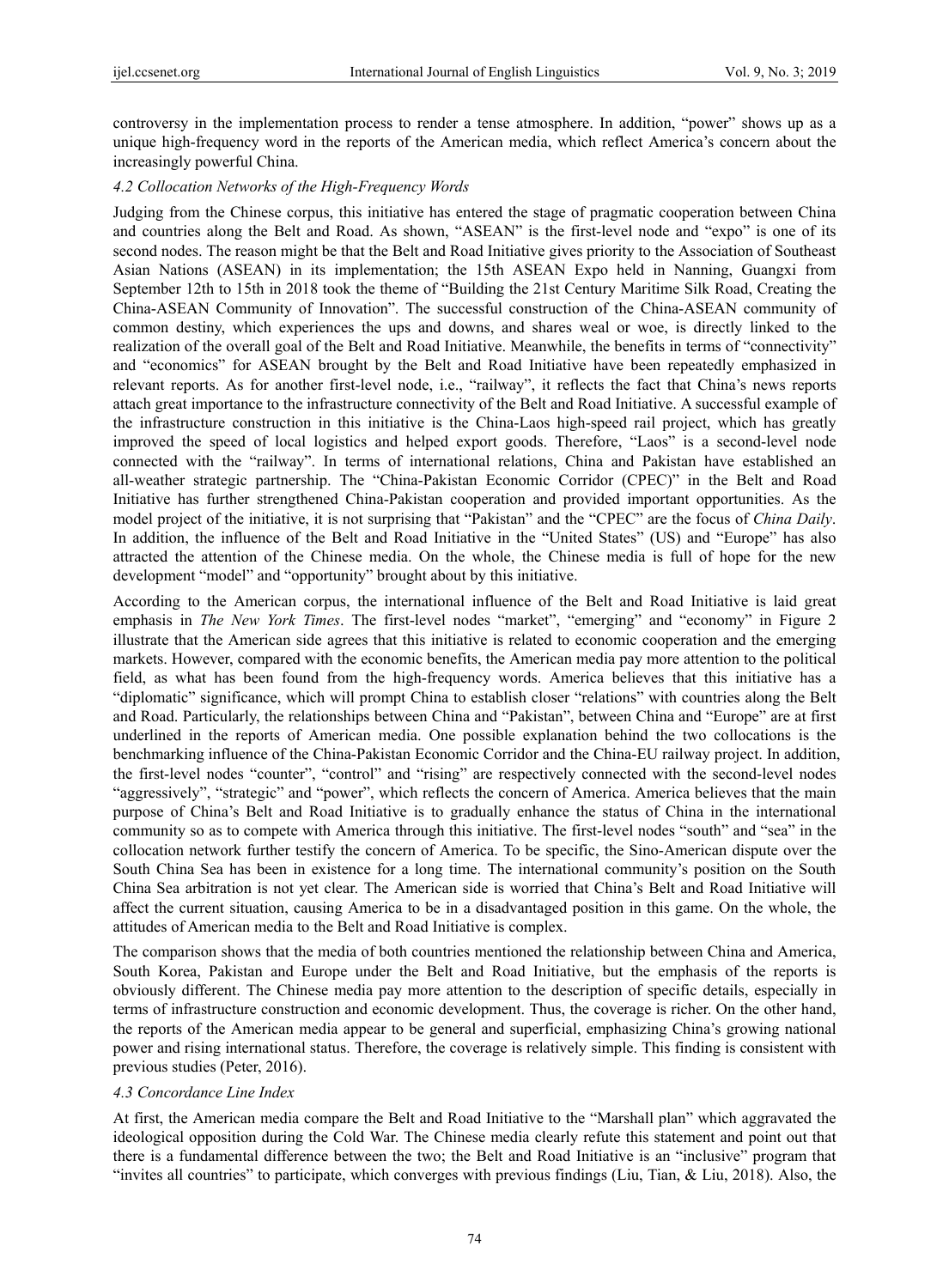word "ambition" appears in the reports from both sides, but apparently expresses different emotions. Specifically, the American media believe that China's intention of proposing this initiative is to "expand its global influence", while the Chinese media clearly state that the initiative aims to better "defend globalization" and seek peaceful development, thus is "promising". In the meanwhile, the attributive word of the Belt and Road Initiative in the American media's coverage is mostly "China-led", which reflects America's uneasiness towards China's leading position in this initiative; while the Chinese media mostly use "China-proposed", indicating that the initiative is raised by China, but the opportunity belongs to the world. In addition, Chinese media use explicit positive vocabulary, such as "pursue", "improve", "build", "raise" and "increase", to affirm the significance of the Belt and Road Initiative. Also, the contribution of this initiative to the world is reaffirmed with phrases as "common development and prosperity", "global cooperation" and "win-win results". However, American side uses "smokescreen", "persuade", "pull", "lavish", "dominance", "China's hand" and other explicit negative vocabulary to describe the Belt and Road Initiative, trying to manipulate the public opinions to believe that it is China's ambition to dominate the world hiding behind this initiative. Clearly, the Chinese and American media have opposite attitudes toward the Belt and Road Initiative due to different political purposes of both parties, which is consistent with previous findings (Callahan, 2016).

#### *4.4 Concordance Plots of Words Related to American Media's Attitudes*

The attitudes of American media to the Belt and Road Initiative can be seen as a mixture of both doubts and positive changes. In particular, "power" and "control" show a trend of intensification over time. After further analysis, it is found that the first intensive area appears in May and June. It is because at that time, China held "The Belt and Road Forum for International Cooperation", with a view to make a joint plan with more than 130 participating countries for further cooperation and common development. The enthusiasm of the international community for supporting and participating in this initiative grew due to this forum, and more and more consensuses were reached during this forum. The American media are highly concerned about this. Therefore, there appears a noticeable increase in reports about China's using of this initiative to increase its global "power" and replace the dominance of America. At the same time, "cooperation" and "open" have also increased in American media's reports, which actually reflects the Trump administration's deepening understanding of this initiative. The Trump government no longer limits its focus to the threat that the initiative may bring to America, but to shed more light on its positive influence in promoting cooperation among countries and building an open economic development model, which has been pointed out by preceding research (Chen, Zhang, Wei, & Hu, 2019; Fallon, 2015).

#### **5. Conclusion**

This study applies the CDA method to explore the meaning construction of the Belt and Road Initiative based on the corpus of *China Daily* and *The New York Times*, which are drawn from "Lexis Advance". By comparing and analyzing the high-frequency words, the collocation networks, the concordance lines and the concordance plots of words related to American media's attitudes in the two self-built corpora, this study interprets the attitudes of the two countries' media towards the Belt and Road Initiative and the political intentions behind it. Major findings are as follows: First, both the Chinese and American media have acknowledged that the Belt and Road Initiative involves many countries and brings opportunities for the development of the world economy. Second, the Chinese and American media have different focuses on the content of the reports. Chinese media focus on the specific measures of the initiative, while the American media on its political influence. Third, the Chinese and American media have significant differences in their reporting attitudes. The Chinese side tends to use explicit positive vocabulary to appraise the contribution of the initiative, while side uses explicit negative vocabulary to reflect the American government's doubts and concerns about the initiative. Fourth, since Trump took office, the American government has gradually changed its attitudes towards the initiative. Although there are still many negative comments, the positive voice has gradually increased. To summarize, this study deepens readers' understanding of the Belt and Road Initiative in the eyes of domestic and foreign media, and provides an empirical basis for the effective dissemination of domestic news reports. It is meaningful for the domestic media to better respond to the public opinions of other countries, enhance mutual trust and reciprocity between the two governments with the help of the media, and thus enhance China's discourse power in the international community. However, Chinese media's reports concerning this initiative outnumber that of American media and the coverage of most reports in *China Daily* have dedicated longer pages to the intricacies of this initiative than *The New York Times*. Therefore, the number of words contained is different in size in the two self-built corpora. The lack of accessibility to every Chinese and American media might also be an explanation for this incomparability of the two corpora. Based on the exploratory research characteristics of this study, it is suggested that the relevant research in the later stage can lengthen the time of diachronic research, expand the scope of the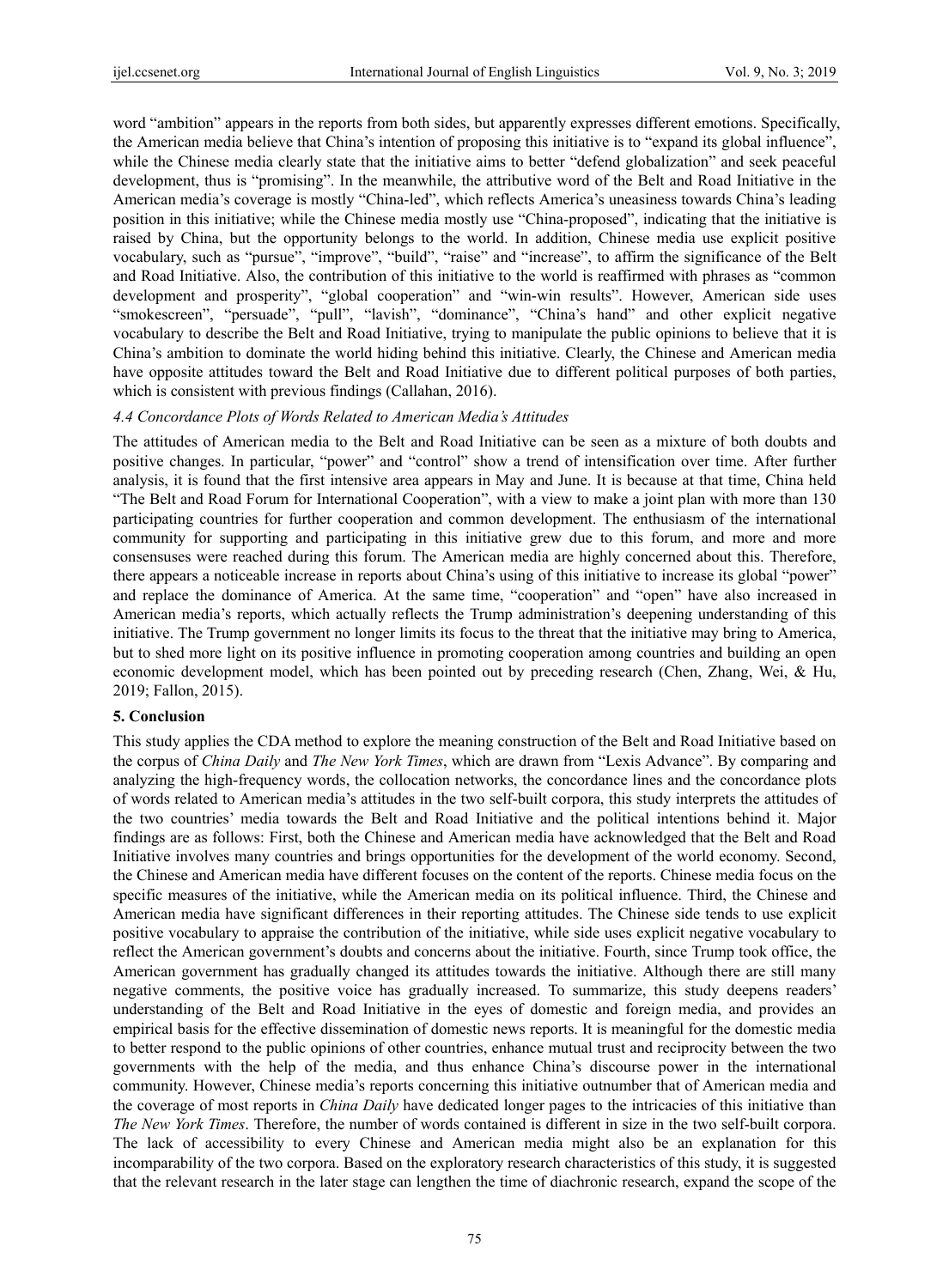corpus, and use various scientific analysis tools to continuously improve such research.

# **Acknowledgments**

The authors gratefully acknowledge the research project supported by the Central Universities Foundation of Zhejiang University.

# **References**

- Baker, P., Gabrielatos, C., KhosraviNik, M., Krzyżanowski, M., McEnery, T., & Wodak, R. (2008). A useful methodological synergy? Combining critical discourse analysis and corpus linguistics to examine discourses of refugees and asylum seekers in the UK press. *Discourse & Society*, *19*(3), 273–306. https://doi.org/10.1177/0957926508088962
- Blanchard, J. F., & Flint, C. (2017). The geopolitics of China's maritime silk road initiative. *Geopolitics*, *2*(22). 223–245. https://doi.org/10.1080/14650045.2017.1291503
- Callahan, W. A. (2016). China's "Asia dream": The Belt Road Initiative and the new regional order. *Asian Journal of Comparative Politics*, *1*(3), 226–243. https://doi.org/10.1177/2057891116647806
- Chen, J., & Hu, J. (2018). Enhancing L2 learners' critical thinking skills through a connectivism-based intelligent learning system. *International Journal of English Linguistics*, *8*(6), 12–21. https://doi.org/10.5539/ijel.v8n6p12
- Chen, J., Zhang, Y., Wei, Y., & Hu, J. (2019). Discrimination of the contextual features of top performers in scientific literacy using a machine learning approach. *Research in Science Education*, March. https://doi.org/10.1007/s11165-019-9835-y
- Du, J., & Zhang, Y. (2018). Does one belt one road initiative promote Chinese overseas direct investment? *China Economic Review*, *47*, 189–205. https://doi.org/10.1016/j.chieco.2017.05.010
- Fairclough, N. (1992). *Discourse and social change*. Cambridge, UK: Polity.
- Fairclough, N. (1995). *Critical discourse analysis: The critical study of language*. London, UK: Longman.
- Fallon, T. (2015). The new silk road: Xi Jinping's grand strategy for Eurasia. *American Foreign Policy Interests*, *37*(3), 140–147. https://doi.org/10.1080/10803920.2015.1056682
- Han, L., Han, B., Shi, X., Su, B., Lv, X., & Lei, X. (2018). Energy efficiency convergence across countries in the context of China's belt and road initiative. *Applied Energy*, *213*, 112–122. https://doi.org/10.1016/j.apenergy.2018.01.030
- Hao, Y., Lu, B., & Guy, S. (2018). Economic and cultural implications of China's one belt one road initiative for the film industry: Cultural distance and taste preference. *Australian Economic Papers*, *57*(3), 250–264. https://doi.org/10.1111/1467-8454.12116
- Hong, Y. (2016). Motivation behind China's "One Belt, One Road" initiatives and establishment of the Asian Infrastructure Investment Bank. *Journal of Contemporary China*, *26*(105), 353–368. https://doi.org/10.1080/10670564.2016.1245894
- Hou, J., Chen, S., & Xiao, D. (2018). Measuring the benefits of the "One belt, One road" initiative for manufacturing industries in China. *Sustainability*, *10*(12), 1–16. https://doi.org/10.3390/su10124717
- Hu, J., & Wei, Y. (2018). The centrality of creativity: A new perspective on English language teaching. *English Today*, *35*(2), 60–62. https://doi.org/10.1017/S0266078418000299
- Li, C. J. (2015). Beidou system backs the "Belt and Road" Initiative. *Aerospace China*, *16*(2), 2–4.
- Li, D. J. (2015). Regional studies and the cultural rise strategy of the "One Belt and One road" developmental concept. *Academics*, *63*(8), 262–266. https://doi.org/10.3969/j.issn.1002-1698.2015.08.028
- Liu, H. F., Tian, D. K., & Liu, Y. (2018). The Belt and Road Initiative and reconstruction of the world order: Strategic reflections basing on a China-led New Era. *The Journal of Applied Business and Economics*, *20*(5), 46–60.
- Muhammad, A., & Ling, Y. B. (2018). Belt and Road Initiative: A spirit of Chinese cultural thought. International *Journal of Business and Management*, *13*(12), 9–16. https://doi.org/10.5539/ijbm.v13n12p9
- Northey, M., & Mckibbin, J. (1999). Discourse in late modernity. *Encyclopedia of Sciences & Religions*, *20*(4), 487–493.
- Peter, F. (2016). Westward ho—the China dream and 'one belt, one road': Chinese foreign policy under Xi